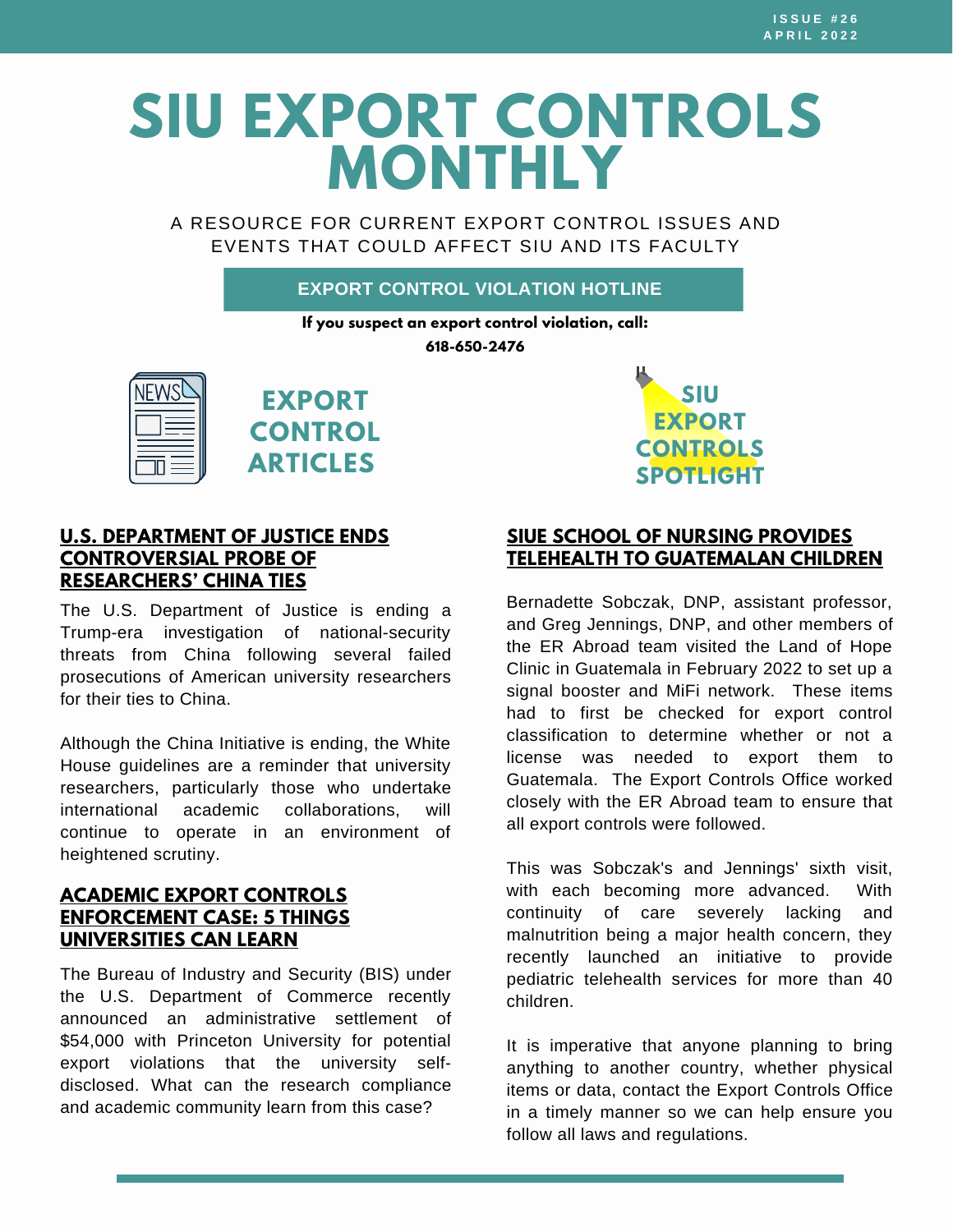# **"TALENT [PROGRAM"](https://siusystem.edu/academic-affairs/export-controls/foreign-talent-programs.shtml) FAQS**

#### **What is a foreign "TALENTS" program?**

Any foreign state sponsored attempt to acquire U.S.-funded scientific research through recruitment programs that target scientists, engineers, academics, researchers, and entrepreneurs of all nationalities working or educated in the United States.

These recruitment programs are often part of broader whole-of-government strategies to reduce costs associated with basic research while focusing investment on military development or dominance in emerging technology sectors. The Department of Energy issued an order on 7 July 2019 with fairly clear explanations of Talents programs DOE O [486.1.](https://www.directives.doe.gov/directives-documents/400-series/0486-1-border/@@images/file)

#### **How does this affect SIU and me?**

Association with a Talents Program can lead to ineligibility to receive Federal funding for your research. Currently there is no due process to challenge such a determination or limit to the time interval over which it is imposed. Past associations may also be concerning to the US Government.

## **CHINA DEFENSE [UNIVERSITIES](https://unitracker.aspi.org.au/) TRACKER**

The Tracker is a tool created by ASPI's International Cyber Policy Centre to inform universities, governments and scholars as they engage with the entities from the People's Republic of China. It aims to build understanding of the expansion of militarycivil fusion—the Chinese government's policy of integrating military and civilian efforts—into the education sector. The Tracker should be used to inform due diligence of Chinese institutions.

## **[EQUIPMENT](https://www.bis.doc.gov/index.php/documents/regulations-docs/2329-commerce-control-list-index-3/file) USED IN RESEARCH**

If you use the following equipment/goods in your research or the below is your area of research, please call the Director of Export Controls at 618-650-2476.

| Recovery of source code - software                                                                |
|---------------------------------------------------------------------------------------------------|
|                                                                                                   |
| Red dot sights that have focal plane<br>array or image intensifier tube,<br>technology for  0E987 |
| Reduced observables analysis software                                                             |
| Reentry vehicles & equipment  9A116                                                               |
| Reentry vehicles/components,<br>production equipment  9B115                                       |
| Reflectance measuring equipment,                                                                  |
| Reflectivity (electromagnetic) reducing                                                           |
| Reflectometers, mirror characterization                                                           |
| Reflectors (mirrors), optical  6A004.a.1                                                          |
|                                                                                                   |
| Reflex sights that have focal plane array<br>or image intensifier tube, technology for            |
| Refrigeration units, hydrogen or helium                                                           |
| Reinforced composite materials                                                                    |